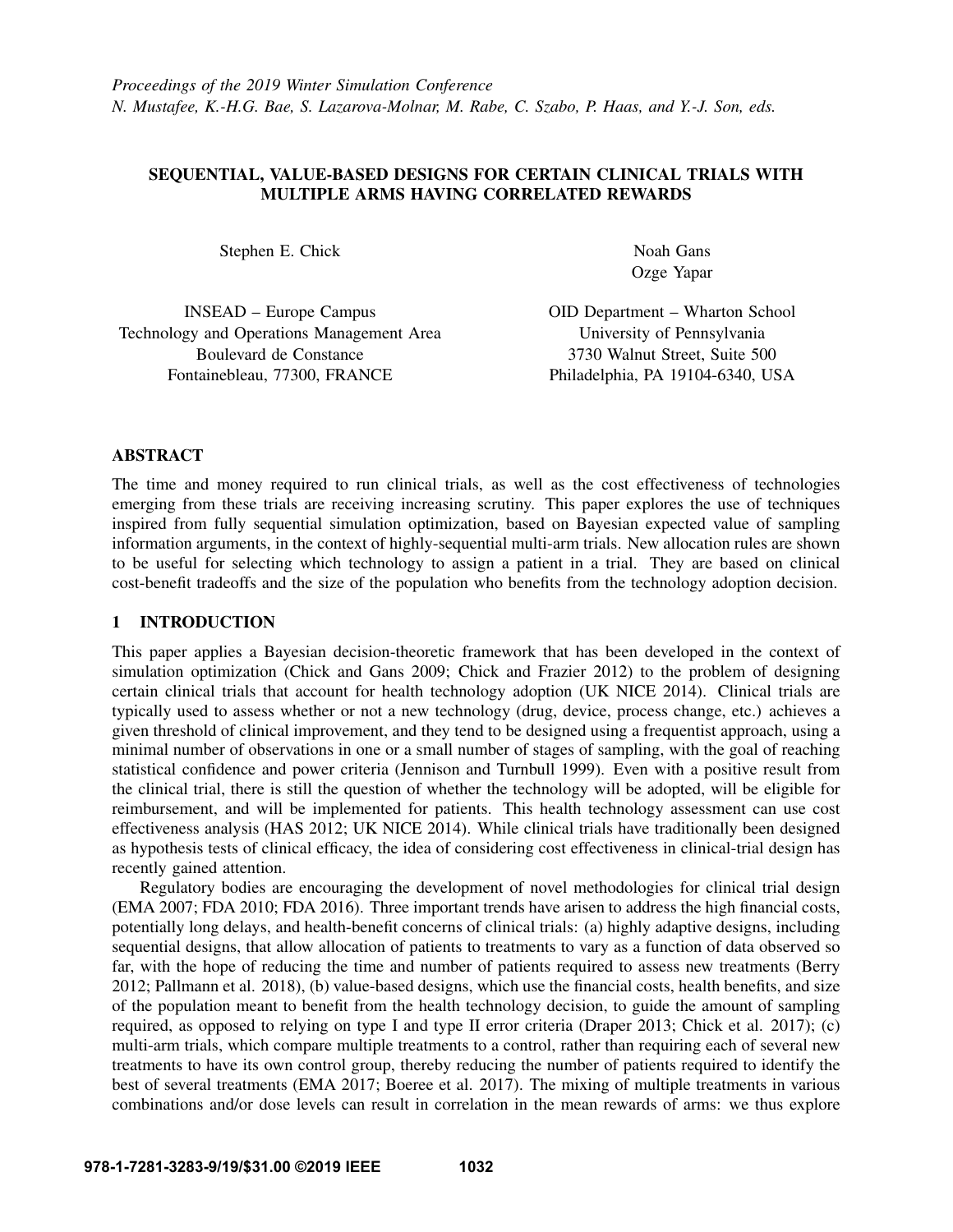the extension of so-called correlated knowledge gradient techniques (cKG from [Frazier et al. \(2009\)\)](#page-11-14) with diffusion approximation techniques [\(Chick and Gans 2009;](#page-11-0) [Chick and Frazier 2012\)](#page-11-1) for a richer assessment of the expected value of sample information.

This paper extends a parallel project [Chick et al. \(2019\)](#page-11-15) with correlated arms. [Chick et al. \(2019\)](#page-11-15) focuses on seamless Phase II/III trials which attempt to optimize treatment doses, we focus here on factorial trial designs, where the multiple arms represent various multiple treatments in a Phase III trial are tested in various combinations with each other. This implies different correlation structures, different prior distributions, and different nuances regarding the benefits of modeling correlation across arms.

# 2 FULLY SEQUENTIAL VALUE-BASED TRIALS WITH CORRELATED ARMS

We recall a simplified version of the basic framework of [Chick et al. \(2019\),](#page-11-15) which models highly sequential trials with many arms whose mean responses may be correlated. That paper explores dose response trials, while this paper applies that framework for different applications in which each arm represents combinations of several therapies. The trial is designed to assess  $M \ge 2$  intervention alternatives, or *arms*, one of which may be a control or a current standard of care. The arm selected for implementation at the end of the trial will be used to treat *P* patients.

### 2.1 Model for Fully Sequential Value-Based Trials with Correlated Arms

Before selecting an arm to implement, we can sample from it to obtain information. Sampling from an arm requires effort and money, and there is a cost  $c_i$  per sample for arm  $i \in \mathcal{M}$ . We require here that all  $c_i > 0$  so that we will not sample costlessly over an infinite horizon.

Sampling is modelled as occurring sequentially at equally spaced times in discrete stages indexed by  $t = 0, 1, \ldots$  The index *t* also represents the total number of patients whose samples have been observed. We denote by *T* the (potentially random) time at which we stop the trial and select an arm to implement.

At time  $t = 0, 1, \ldots, T-1$ , we decide which arm patient  $t + 1$  will receive and can use the data observed from the first *t* patients in doing so. Let  $Y_i^t$  be the random variable whose realization is the incremental net monetary benefit of arm  $i \in \mathcal{M}$  for patient  $t = 1, 2, ..., T$ . The value of  $Y_i^t$  is intended to represent the combined measure of health gained in monetary value, less the costs of treating with arm *i*. This might be measured by using QALY and willingness to pay parameters [\(Gold et al. 1996;](#page-11-16) [UK NICE 2014\)](#page-11-2).

Each  $Y_i^t$  has an unknown mean  $\theta_i$  and a known sampling variance  $\lambda_i$ . Here,  $\theta_i$  can be interpreted as the mean arm effect for the population, and  $\lambda_i$  captures random differences in how individual patients respond to arm *i*. We assume that observations are independent and normally distributed, so that

$$
Y_i^t | \theta_i \sim \mathcal{N}(\theta_i, \lambda_i)
$$

for  $t = 1, 2, \dots$  and  $i \in \mathcal{M}$ . Let  $\boldsymbol{\theta} = (\theta_1, \dots, \theta_M)^T$  be the vector of unknown means. We assume for now the  $\lambda_i$ s are known. One can use plug-in estimators in practice.

A prior distribution for θ describes our initial uncertainty about the *M* arms' mean effectiveness. This initial belief about  $\theta$  is distributed according to a multivariate normal prior, with  $\theta \sim \mathcal{N}(\mu^0, \Sigma^0)$ . We assume that  $\Sigma^0$  is positive semidefinite. It can be non-diagonal, which would imply that the initial beliefs about the means are correlated. We discuss the specification of  $\Sigma^0$  for different types of trials in Section [3.3.](#page-4-0)

At each time, *t*, we observe the outcome of the *t*th patient's intervention, and we use this observation to update our beliefs about the mean arm effects. Then, we choose either to stop the trial or to continue and include one more patient. A decision to stop is followed by the selection of an arm for implementation, and a continuation decision requires the choice of an arm to allocate to the next patient. If delays in responses are long, one reasonable approximation might be to base continuation decisions on data observed to time *t*.

To track our choices, we define a number of variables. At each time,  $t$ , an action  $u^t$  is chosen from the set of available actions  $\mathcal{U} = \{i | i = 1, 2, ..., 2M\}$ , with *M* actions for continuation and *M* actions for stopping. We let  $u^t \in \{i | i = 1, 2, ..., M\}$  denote allocating arm  $u^t$  to a patient and we let  $u^t \in \{i | i = M + 1, M + 2, ..., 2M\}$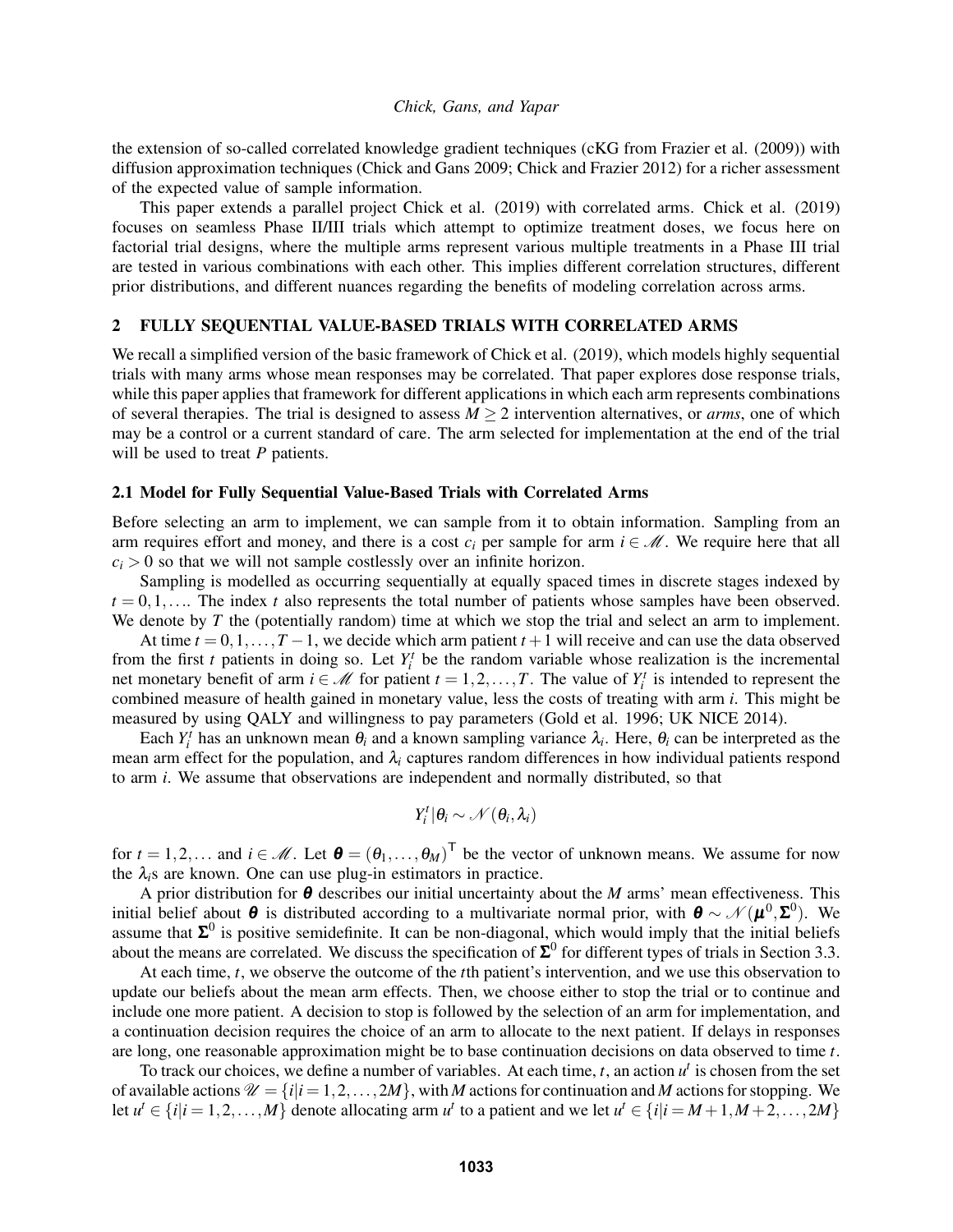denote stopping the trial and selecting arm  $\mathcal{D} = u^t - M$  to implement. After an action  $u^t \in \{i | i = 1, 2, ..., M\}$ is chosen, the observation  $Y_{u}^{t+1}$  is realized before the next period's decision. The belief about the unknown mean at time  $t + 1$ ,  $(\boldsymbol{\mu}^{t+1}, \boldsymbol{\Sigma}^{t+1})$ , is then computed using  $(\boldsymbol{\mu}^t, \boldsymbol{\Sigma}^t)$ , the observation  $Y_{u^t}^{t+1}$ , and Bayes' rule. At the first occurrence of  $u^t \in \{i | i = M+1, M+2, \ldots, 2M\}$ , the trial stops, so that the stopping time is  $T = t$ .

A policy  $\pi$  gives a sequence of arms  $\{u^0, u^1, ...\}$  to test in the trial, a stopping time T, and an arm  $\mathscr D$ to implement. We define  $\Pi$  to be the set of all nonanticipating policies, whose choices at time  $t = 0, 1, \ldots$ depend only on the history up to *t*:  $\{\boldsymbol{\mu}^0, \boldsymbol{\Sigma}^0, Y_{u^0}^1, \boldsymbol{\mu}^1, \boldsymbol{\Sigma}^1, \hat{Y}_{u^1}^2, \dots, \boldsymbol{\mu}^t, \boldsymbol{\Sigma}^t\}.$ 

Given the prior distribution  $\mathcal{N}( \mu^0, \Sigma^0)$  and a policy  $\pi \in \Pi$ , the expected discounted value of the future stream of rewards is the sum of the cost of sampling, and the health benefit to the *P* patients treated by arm  $\mathscr{D}$  upon stopping the trial:

<span id="page-2-1"></span>
$$
V(\boldsymbol{\mu}^0, \boldsymbol{\Sigma}^0) = \mathbb{E}_{\pi} \left[ \sum_{t=0}^{T-1} -c_{u^t} + P \mathbb{E} \left[ Y_{\mathscr{D}}^{T+1} \middle| \boldsymbol{\mu}^T, \boldsymbol{\Sigma}^T \right] \, \bigg| \, \boldsymbol{\mu}^0, \boldsymbol{\Sigma}^0 \right]. \tag{1}
$$

We focus on the problem of choosing a policy  $\pi^* \in \Pi$  that maximizes the expected net reward. This problem can be considered a stoppable version of the multi-armed bandit with correlated mean rewards.

<span id="page-2-0"></span>
$$
V^*(\boldsymbol{\mu}^0, \boldsymbol{\Sigma}^0) = \sup_{\pi \in \Pi} V(\boldsymbol{\mu}^0, \boldsymbol{\Sigma}^0).
$$
 (2)

### <span id="page-2-4"></span>2.2 Comments on Analysis of The Model

We will define index-based heuristics for several potentially good, albeit suboptimal, allocation and stopping rules for Eq. [\(2\)](#page-2-0) that involve the expected value of sample information (EVSI) over different sampling plans. Policies  $\pi_i \in \Pi_i$  sample one or more times in a potentially adaptive, non-anticipative way, from a single arm *i*, before stopping at time  $T_i$  and selecting any arm for implementation. Different sets of sampling policies Π*<sup>i</sup>* will lead to different indices, as discussed below in Section [3.1.](#page-3-0) The EVSI equals Eq. [\(1\)](#page-2-1) evaluated with  $\pi = \pi_i$ , minus the expected reward of immediately stopping and implementing the best alternative without sampling. Because indices are recomputed after each sample is observed, we analyse Eq. [\(1\)](#page-2-1) assuming sampling starts at time *t* rather than at time 0.

Although we will allocate arms to one patient at a time, we also consider Bayes' rule with  $\tau \ge 1$ observations  $Y_i^{t+1}, Y_i^{t+2}, \ldots, Y_i^{t+\tau}$  from arm *i*, starting at time *t*. The mean of these observations is  $\overline{Y}_i^{\overline{\tau}} =$  $\sum_{r=t+1}^{t+\tau} Y_i^r / \tau \sim \mathcal{N}(\dot{\theta}_i, \lambda_i/\tau)$ , and Bayes' rule provides the following posterior mean and covariance [\(Frazier](#page-11-14) [et al. 2009\)](#page-11-14), where  $e_i$  is a column vector of 0s with *M* elements except for a 1 in the *i*th row:

$$
\boldsymbol{\mu}^{t+\tau} = \boldsymbol{\mu}^t + \left(\overline{Y}_i^{\tau} - \mu_i^t\right) \boldsymbol{\Sigma}^t \mathbf{e_i} / (\lambda_i / \tau + \Sigma_{i,i}^t),
$$
\n(3)

$$
\Sigma^{t+\tau} = \Sigma^t - \Sigma^t \mathbf{e_i} \mathbf{e_i}^{\mathsf{T}} \Sigma^t / (\lambda_i / \tau + \Sigma_{i,i}^t).
$$
\n(4)

We define  $Z_i^{\tau} \equiv \mu_i^{t+\tau} - \mu_i^{t}$  to express the change in the mean belief of arm *i*,

<span id="page-2-3"></span><span id="page-2-2"></span>
$$
\boldsymbol{\mu}^{t+\tau} = \boldsymbol{\mu}^t + Z_i^{\tau} \boldsymbol{\Sigma}^t \mathbf{e}_i / \Sigma_{i,i}^t. \tag{5}
$$

To simplify notation, we denote the effective number of samples for arm *i* at time *t* by  $n_i^t = \lambda_i / \sum_{i,i}$ . The distribution of  $Z_i^{\tau}$  for a given  $\tau$  and information at time *t* is then [\(Chick and Gans 2009\)](#page-11-0)

$$
Z_i^{\tau} \sim \mathcal{N}\left(0, \sigma_{Z_i^{\tau}}^2\right) \text{ where } \sigma_{Z_i^{\tau}}^2 = \frac{\lambda_i \tau}{n_i^t (n_i^t + \tau)}.
$$
 (6)

We now use Eq. [\(5\)](#page-2-2) to adapt Eq. [\(1\)](#page-2-1) so that posterior means at time  $T_i$  are expressed as a function of  $Z_i^{T_i}$ :

$$
V_i^*(\boldsymbol{\mu}^t, \boldsymbol{\Sigma}^t) = P \times \sup_{\pi_i} \mathbb{E}_{\pi_i} \left[ \sum_{r=0}^{T_i-1} -c_i/P + \max_j \left\{ \mu_j^t + \Sigma_{i,j}^t Z_i^{T_i}/\Sigma_{i,i}^t \right\} \, \left| \boldsymbol{\mu}^t, \boldsymbol{\Sigma}^t \right] . \tag{7}
$$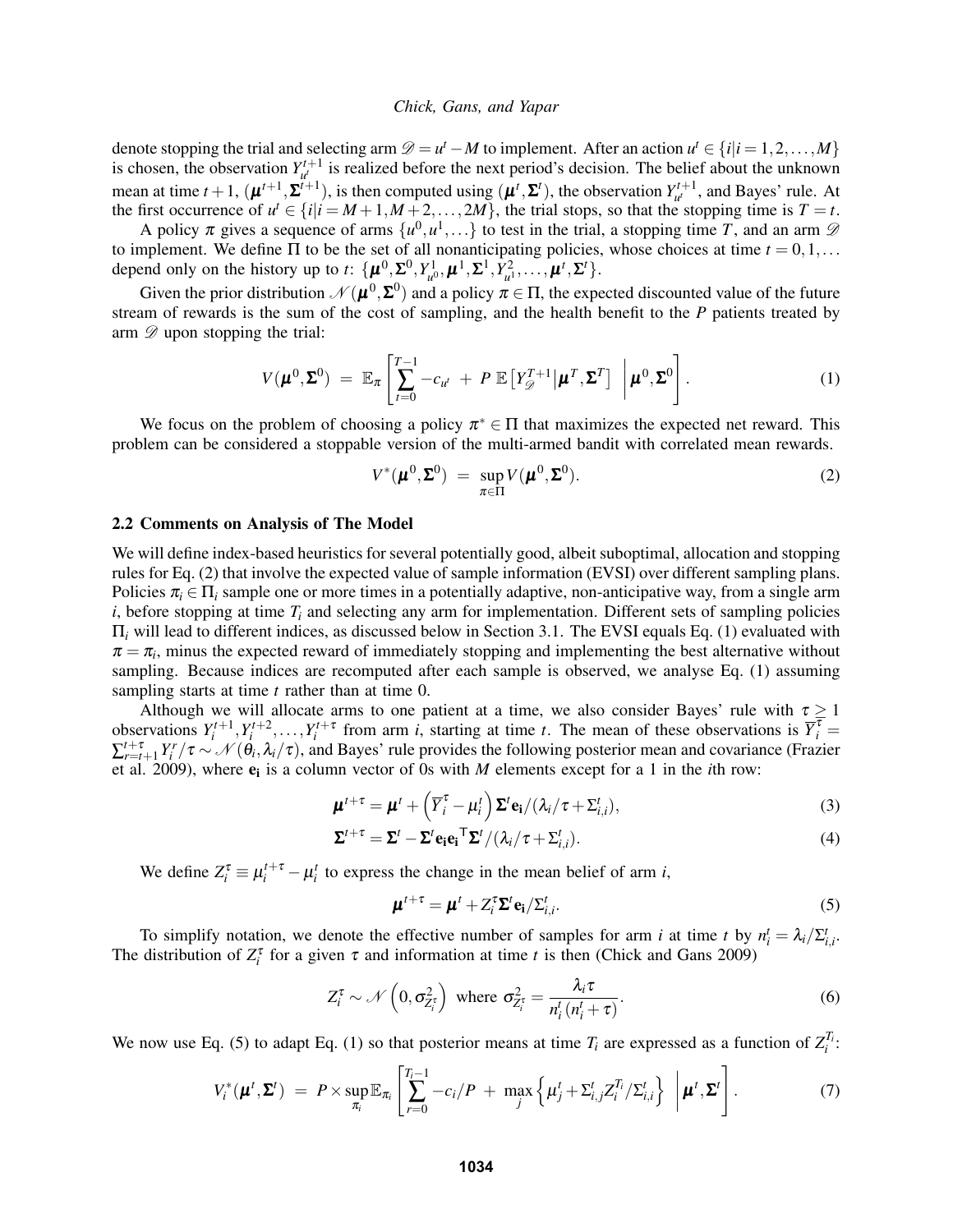The second term in the expectation in Eq. [\(7\)](#page-2-3) involves the maximum of multiple linear functions of a single, normally-distributed random variable. We use techniques of [Frazier et al. \(2009\),](#page-11-14) originally developed for sampling plans restricted to one additional sample, to transform this maximization into a summation when there is an arbitrary, path-dependent, non-anticipative sampling plan, as long as that plan samples only from a single alternative [\(Chick et al. 2019\)](#page-11-15). Following [Frazier et al. \(2009\),](#page-11-14) we define

<span id="page-3-2"></span>
$$
a_j = \mu_j^t \text{ and } b_j = \sum_{i,j}^t / \sum_{i,i}^t.
$$
 (8)

Let  $g(z) = \max{\argmax_j{a_j + b_j z}}$  be the function that returns the index with the largest  $a_j + b_j z$ value when evaluated at  $z \in \mathbb{R}$ , breaking ties by choosing the largest index. Let  $S = \{j | \exists z \in \mathbb{R} s.t. g(z) = j\}$ be the set of arms which might possibly be selected as best after sampling only from arm *i*, and let  $M' = |S|$ be the number of these arms. Let (*l*) denote the arm in the set *S* that has the *l*th lowest slope, so that  $b_{(1)} < \ldots < b_{(l)} < b_{(l+1)} < \ldots < b_{(M')}$ . Notice that  $k \notin S$  if  $b_k = b_j$  and  $a_k \le a_j$ . Therefore the ordering is strict. The new ordering implies that  $\max\{z|g(z)=(l)\} = \min\{z|g(z)=(l+1)\}\)$ , and we can express the intersection point, in *z*, between arms (*l*) and  $(l+1)$  as

<span id="page-3-3"></span>
$$
d_{(l)} = (a_{(l)} - a_{(l+1)})/(b_{(l+1)} - b_{(l)}).
$$
\n(9)

# <span id="page-3-1"></span>3 ALGORITHM FOR SEQUENTIAL TRIALS

Each policy  $\pi \in \Pi$  leads to a sampling and selection algorithm for the clinical trial, with expected reward in Eq. [\(1\)](#page-2-1). In algorithmic form, each  $\pi$  specifies: a *stopping rule*, which decides at each time *t* whether to stop or to continue sampling; an *allocation rule*, which specifies which arm to allocate to the next patient at each time *t* when sampling continues; and a *selection rule*, which specifies which arm to select for implementation when sampling is stopped. In addition, the parameters of the *prior distribution* for the correlated unknown mean reward of each arm must be specified. This section discusses choices for all of these features of our algorithm for fully sequential, correlated, multi-arm trials.

When stopping at time  $T = t$ , standard techniques can be used to show that the optimal *selection rule* is to select the arm with largest posterior mean for implementation, arm  $\mathscr{D} = \text{argmax}_j \mu_j^T$ .

The allocation rule and stopping rule of an optimal policy  $\pi^*$  for Eq. [\(2\)](#page-2-0) are difficult to characterize and compute. Our problem is an undiscounted, stoppable bandit problem with correlated mean rewards, whereas typical Gittin's index results rely on independent arms and discounted rewards. However, a number of heuristic indices have proven to be useful for defining 'good' allocation rules and stopping rules in related contexts, and we apply or extend them for our analysis here. All of our indices for arm *i* are derived by actively obtaining sample measurements only from arm *i*. Even so, correlation among our beliefs regarding the population means of the arms implies that, by sampling from *i*, we gain information regarding other arms' mean performance as well. See [Chick et al. \(2019\)](#page-11-15) for more details.

### <span id="page-3-0"></span>3.1 Allocation Rules for Sampling with Correlated Mean Rewards

We use several indices based on the EVSI of different sampling plans, as mentioned in Section [2.2.](#page-2-4) In particular, we denote by *cKG1* the special case of using the EVSI from *one* additional sample from a given arm, to determine the allocation index for that arm, as proposed for the *correlated knowledge gradient* of [Frazier et al. \(2009\).](#page-11-14) We extend cKG1 to *cKG\** to define the index of arm *i* to the be supremum of EVSI per sample in  $\tau$  samples, the supremum over values of  $\tau \geq 1$ . These are myopic rules.

We also consider allocation rules which better approximate the EVSI of sampling from a single arm before selecting an alternative, in that they compute the EVSI of adaptive sampling plans from a given arm, rather than the more restrictive KG approach which considers the EVSI of fixed-duration sampling plans. We approximate these adaptive plans with an optimal stopping problem for a diffusion model, a free-boundary partial differential equation, hence the "PDE" in their names. The *cPDELower* and *cPDEUpper* allocation rules approximate the EVSI of non-anticipative sampling policies that restrict sampling to arm *i* while accounting for changes in beliefs about all arms, not just arm *i*, due to correlation. The terms Lower and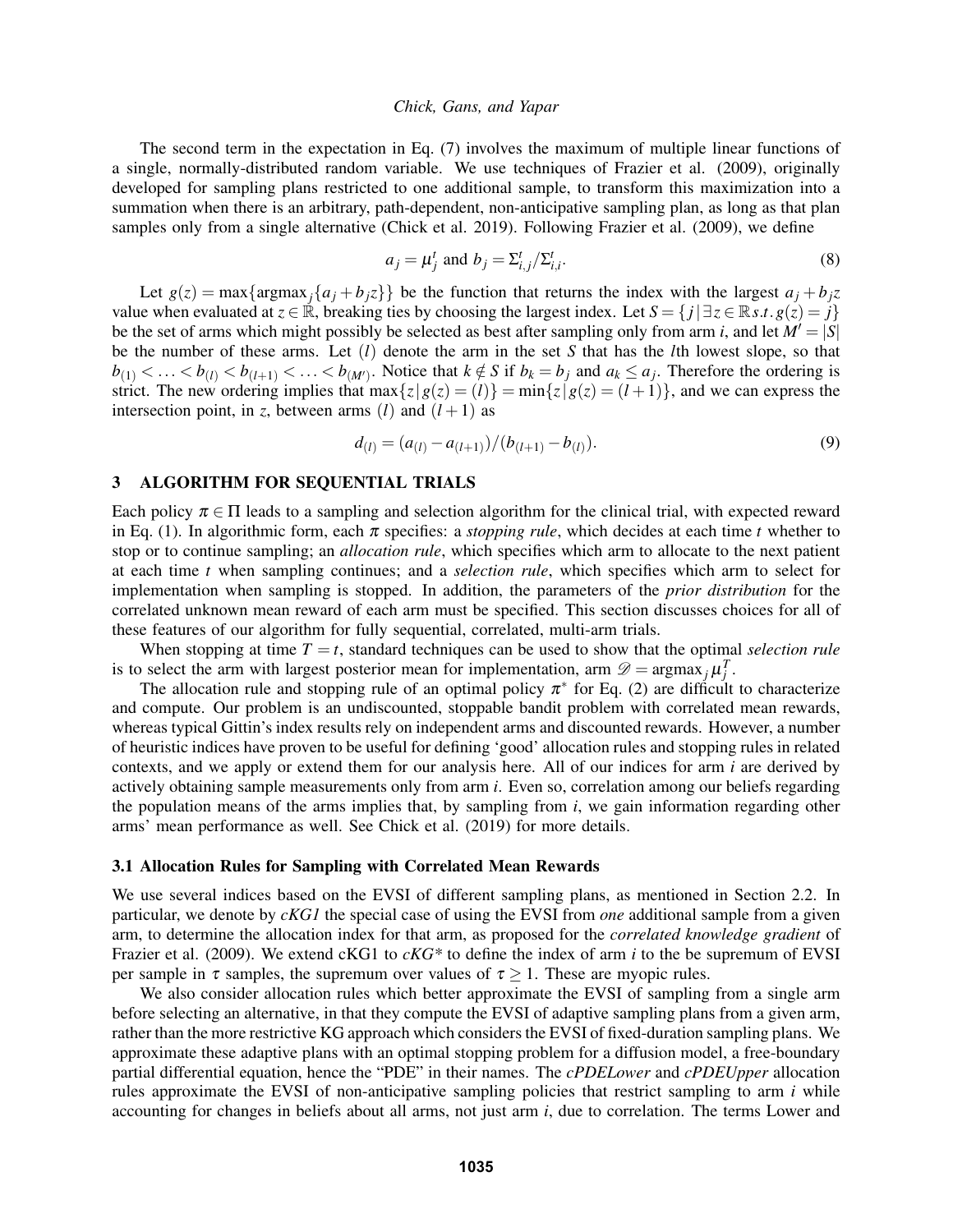Upper refer to the fact that these allocation rules use lower and upper bounds on the EVSI, the upper based on a Bonferroni-type inequality [\(Chick et al. 2019\)](#page-11-15). We also consider the *ESPb* and *ESPB* allocation rules [\(Chick and Frazier 2012\)](#page-11-1), which consider arbitrary non-anticipative sampling plans from a given arm when computing its index, but which do not consider the correlation in mean rewards across arms. The ESPb index favors alternatives whose posterior means are 'furthest inside', in some sense, the continuation region for sampling, and the ESPB rule more directly models the EVSI when arms are independent.

Computations for the above indices consider the EVSI of potentially multiple samples, but only one patient sample is allocated per time step, after which all indices are recomputed.

Finally, we also study two non-index based allocation rules: *Equal* allocation, which allocates patients to the arm with the smallest number of samples, and *Variance* allocation, which allocates patients to the arm whose posterior variance for the unknown mean is largest.

# 3.2 Stopping Rules for Sampling with Correlated Mean Rewards

We consider a *Fixed* stopping rule, which stops after a predetermined number of samples, as well as adaptive stopping rules. For each allocation rule above, one can define a corresponding stopping rule that directs sampling to continue if at least one arm has an EVSI (or approximation to EVSI) that is greater than 0. Otherwise, sampling stops. This generates cKG1, cKG\*, cPDELower, cPDEUpper, ESPb, and ESPB stopping rules. It is possible to match an allocation rule with one EVSI approximation with a stopping rule based on another approximation (for example, the cKG1 allocation rule can be matched with the cPDEUpper stopping rule). In numerical experiments, we often found a benefit to matching the EVSI approximation of the allocation rule with the same EVSI approximation of the stopping rule.

## <span id="page-4-0"></span>3.3 Prior Distribution for Unknown Mean Rewards

In general, prior means,  $\mu_i^0$ , and variances,  $\Sigma_{i,i}^0$ , can be elicited from medical experts or from the results of earlier phases of a trial. Alternatively, one can begin with a non-informative prior distribution, collect an initial set of samples, and use the resulting posterior distribution as a prior distribution. Sampling variances can be estimated from prior experimentation (e.g., from phase 2 trial data for use in phase 3 trial experimentation, or from past performance, or by use of plug=in estimators as experimentation occurs when new combinations of therapies are tested).

Here, we focus on converting knowledge about the relationship among arms' means to a prior covariance matrix,  $\Sigma^0$ . We do so for the special case of a factorial trial design which compares a number of interventions and their combinations. This case is applied below in Section [5.](#page-6-0) A related discussion for dose-finding trials that compare multiple dose levels of the same drug is found in [Chick et al. \(2019\).](#page-11-15)

We consider a clinical trial with  $M = 4$  arms: a placebo, intervention *A*, intervention *B* and a combination of interventions *A* and *B*. We formulate a linear function that describes the average patient response to these arms and serves as a framework for defining a prior distribution for the mean intervention effects,  $\theta$ .

The observation we obtain from *t*th patient for arm  $i \in \mathcal{M}$  can be expressed as  $Y_i^t = \theta_i + \varepsilon_i$ , where  $\varepsilon_i \sim \mathcal{N}(0, \lambda_i)$  is the error term. Alternatively, we can express  $Y_i^t$  as the following linear function in which  $1_j$  denotes the indicator variable specifying whether intervention  $j = A, B$  is administered, along with a vector of coefficients,  $\boldsymbol{\xi} = (\xi_0 \xi_1 \xi_2 \xi_3)^{\mathsf{T}}$ ,

$$
Y_i^t = \xi_0 + \xi_1 \mathbb{1}_A + \xi_2 \mathbb{1}_B + \xi_3 \mathbb{1}_A \mathbb{1}_B + \varepsilon_{\mathbb{1}_A, \mathbb{1}_B}.
$$
 (10)

The baseline response, with the placebo, is captured by  $\xi_0$ . We denote the average incremental effects of interventions *A* and *B* by  $\xi_1$  and  $\xi_2$ , respectively. Finally, the average additional effect of combining the two interventions is  $\xi_3$ .

While incremental intervention effects,  $\xi$ , can explicitly model the relationship among arms, we are ultimately interested in defining the relationship among the mean intervention effects,  $\theta$ , and we can convert a prior distribution on  $\bm{\xi}$ , denoted by  $\mathscr{N}(\bm{\tilde{\mu}}^0, \bm{\tilde{\Sigma}}^0)$ , to a prior distribution on  $\bm{\theta}$ .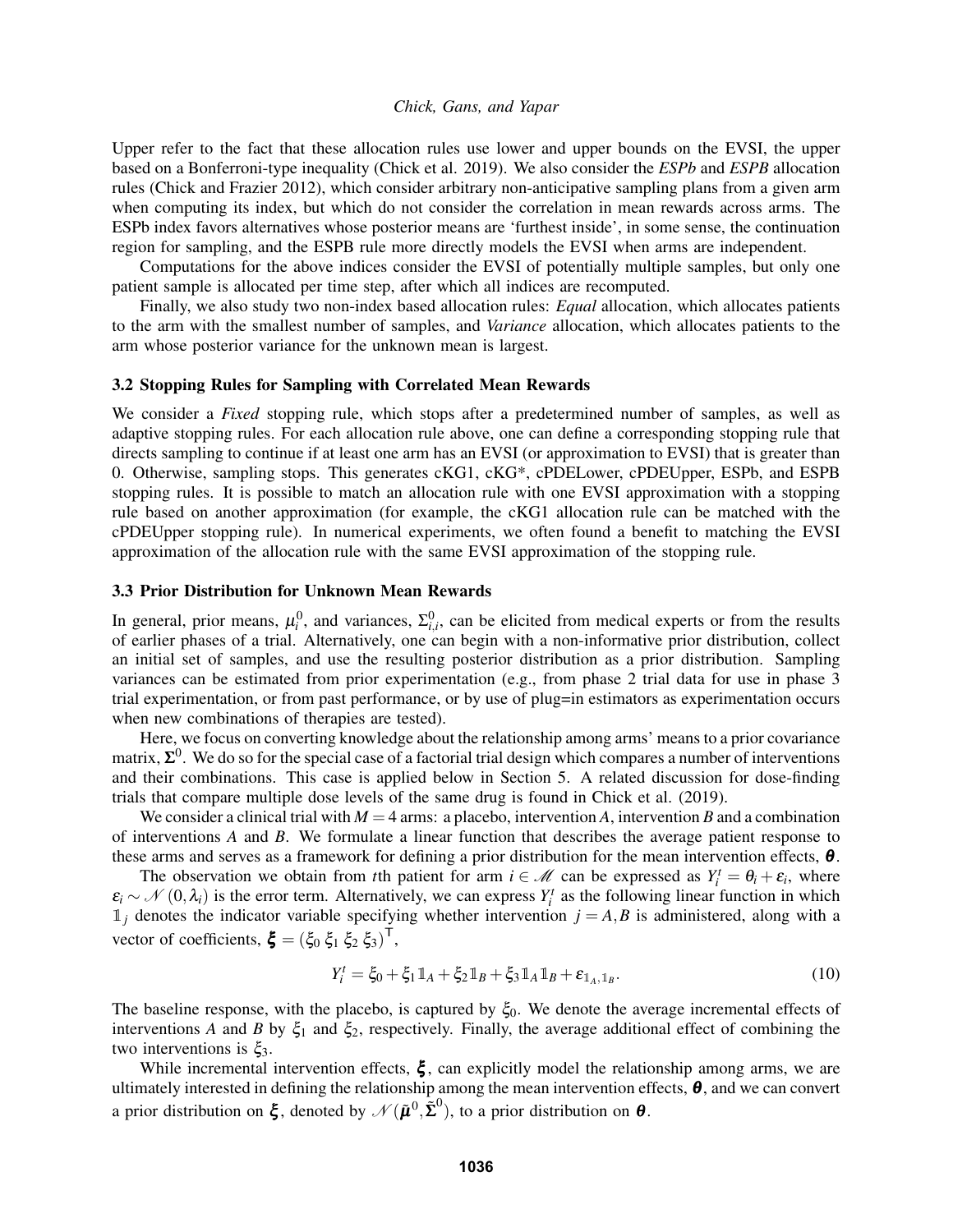Here, we construct an example prior covariance matrix structure among the elements of  $\xi$ . We separately decide on a vector of prior variances of  $\xi$ 's, diag( $\tilde{\Sigma}^0$ ), and a prior correlation matrix among  $\xi$ 's,  $\tilde{\rho}^0$ , and use these two to form the prior covariance matrix  $\tilde{\Sigma}^0$ .

We assume that the baseline response from the placebo is independent of the incremental intervention effects so that the correlation between  $\xi_0$  and  $\xi_i$  is zero for  $i = 1, 2, 3$ . We denote the correlation between  $\xi_1$  and  $\xi_2$  by  $\eta^0$ . We assume that the correlations between  $\xi_3$  and  $\xi_i$  for  $i = 1,2$  are equal, and denote them by  $\zeta^0$ . Thus, the prior correlation matrix of incremental effects is

$$
\tilde{\boldsymbol{\rho}}^{0} = \begin{bmatrix} 1 & 0 & 0 & 0 \\ 0 & 1 & \eta^{0} & \zeta^{0} \\ 0 & \eta^{0} & 1 & \zeta^{0} \\ 0 & \zeta^{0} & \zeta^{0} & 1 \end{bmatrix} .
$$
 (11)

Using different values of  $\eta^0$  and  $\zeta^0$ , we can model a range of potential relationships among interventions. If interventions *A* and *B* work through the same mechanism, then we would assume that  $\eta^0 > 0$  and  $\zeta^0 < 0$ , because the positive response to one intervention implies a positive response for the other, while a combination of the two interventions would not double the effect. If *A* and *B* work through different mechanisms, however, and the two interventions boost each other's effect when combined, then we assume  $\eta^0 = 0$  and  $\zeta^0 > 0$ . If they work via different mechanisms but impair each other, we let  $\eta^0 = 0$  and  $\zeta^0 < 0$ .

# <span id="page-5-3"></span>4 INFLUENCE OF CORRELATION ON OPTIMAL STOPPING BOUNDARIES

Before assessing the performance of the heuristic indices on clinical trials, we first explore the effect of correlation on the optimal stopping boundaries when two arms have correlated means. Consider the problem that starts at time  $t = 0$  and samples from one of two arms  $i \in \{1,2\}$ . We denote by  $-i$  the arm from which we are not sampling. At each time  $t \ge 0$ , based on our belief,  $(\mu^t, \Sigma^t)$ , we decide whether to continue sampling from arm *i* or to stop and implement arm argmax<sub>*j*=1,2</sub> $\mu_j^t$ .

For notational simplicity, we continue this section with a domain that is based on the effective number of samples,  $n_i^t = \lambda_i/\sum_{i,i}^t = n_i^0 + t$ , in place of the time  $t \ge 0$ . Because we are sampling only from arm *i*, the posterior of arm *i*,  $(\mu_i^t, n_i^t)$ , is sufficient to calculate the posterior distribution for all arms,  $(\mu^t, \Sigma^t)$ . Therefore, our stopping decision at time *t* is based on the value of  $(\mu_i^t, n_i^t)$ . If it is optimal to continue sampling, we say that  $(\mu_i^t, n_i^t)$  lies inside the continuation region. Otherwise, it is optimal to stop, and  $(\mu_i^t, n_i^t)$  falls outside the continuation region.

If the prior distribution assumes that the arms are independent,  $\mu^t_{-i}$  stays constant at  $\mu^0_{-i}$  as we sample from arm *i*. In this case, [Chick and Frazier \(2012\)](#page-11-1) show that the optimal stopping boundary can be described by scaling that of a standardized problem,  $\partial_{CF}(s)$ . In this case the optimal stopping boundaries in  $(\mu_i^t, n_i^t)$ coordinates can be approximated by

<span id="page-5-1"></span><span id="page-5-0"></span>
$$
\mu_{-i}^0 \pm (c_i/P)^{1/3} \lambda_i^{1/3} \partial_{CF} \left( \lambda_i^{1/3} (c_i/P)^{-2/3} / n_i^t \right).
$$
 (12)

[Chick and Frazier \(2012\)](#page-11-1) provide a convenient approximation to  $\partial_{CF}(s)$ . For points above the upper or below the lower boundary it is optimal to stop and select arm *i* or −*i*, respectively. For points between the boundaries, it is optimal to continue sampling.

If the arms are assumed to be correlated,  $\mu^t_{-i}$  is no longer constant, however. By the linearity of conditioning for joint Gaussian random vectors,  $\mu^t_{-i}$  is a linear function of  $\mu^0_{-i}$ ,  $\mu^t_{-i}$  and  $\mu^t_i$ . [A](#page-10-0)ppendix A shows this fact can be used to characterize the optimal stopping boundaries for the correlated problem.

<span id="page-5-2"></span>**Proposition 1.** *Suppose that*  $M' = 2$  *and that samples are taken only from arm i. Then it is optimal to continue sampling when*  $(\mu_i^t, n_i^t)$  *falls within the following region* 

$$
d_{(1)} + \mu_i^0 \pm \left( \frac{c_i}{P} \right) \left( \frac{b_{(2)} - b_{(1)}}{P} \right)^{1/3} \lambda_i^{1/3} \partial_{CF} \left( \lambda_i^{1/3} \left( \frac{c_i}{P} \right) \left( \frac{b_{(2)} - b_{(1)}}{P} \right)^{-2/3} / n_i^t \right). \tag{13}
$$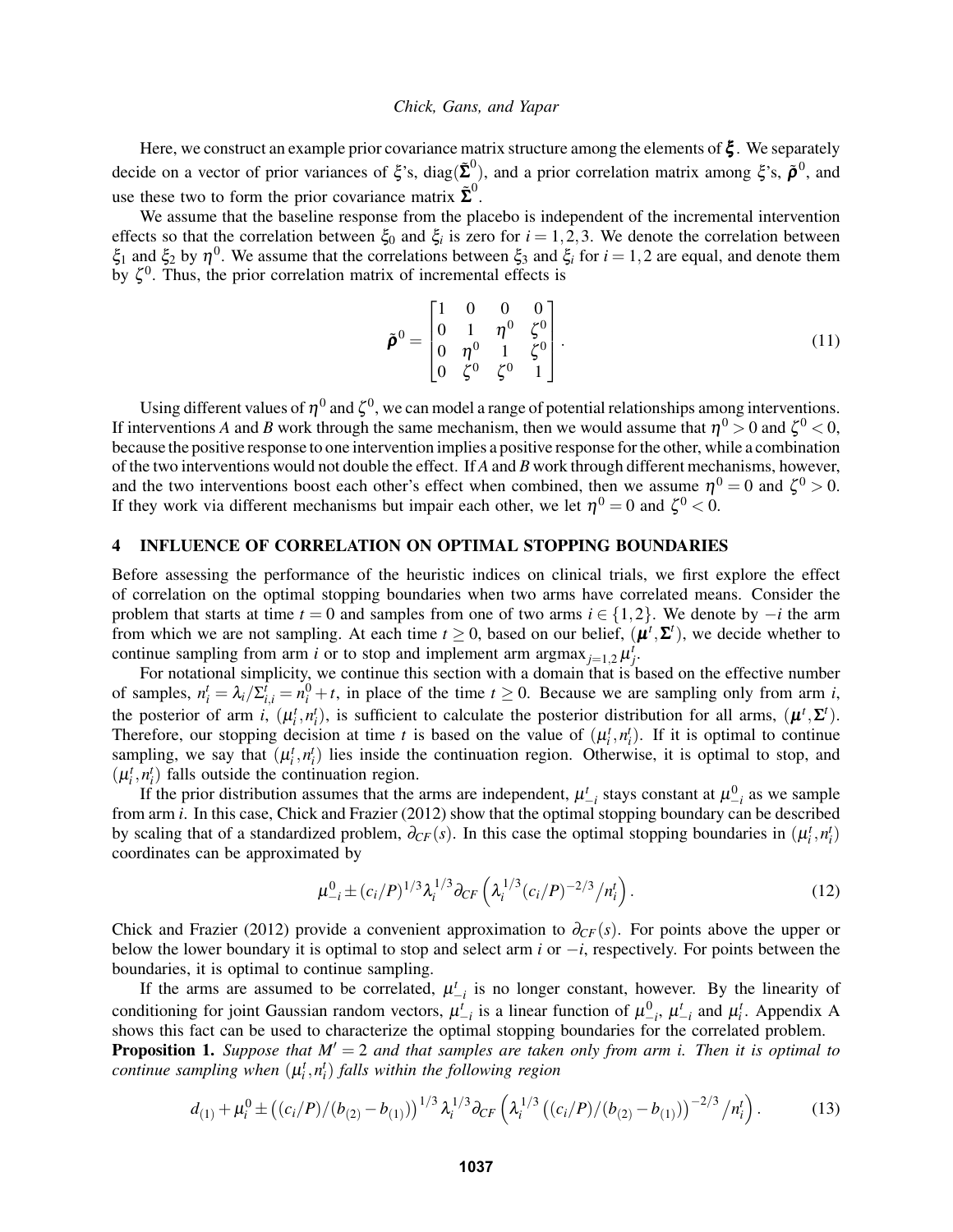*Chick, Gans, and Yapar*



<span id="page-6-1"></span>Figure 1: Optimal stopping boundaries for a problem with  $M' = 2$ , and samples only from the arm  $i = 2$ .

Comparing Eq. [\(12\)](#page-5-0) and Eq. [\(13\)](#page-5-1), we see how correlation between two arms impacts both the center and shape of the continuation region. As the difference between the prior means increases, the center of the region for correlated arms shifts up or down relative to the center for independent arms.

Figure [1](#page-6-1) plots stopping boundaries for a sample problem with prior parameters  $\mu_1^0 = \mu_2^0 = 0$  and  $\Sigma_{1,1}^0 = \Sigma_{2,2}^0 = 10^6$ . The figure assumes that  $i = 2$ ,  $c_j = 0.1$  and  $n_j^0 = 1$  ( $\lambda_j = 10^6$ ) for  $j = 1,2$ , and checks several values for the correlation  $\rho = \eta^0 \in \{-0.5, 0, 0.5\}$ . The horizontal axis depicts the effective number of samples from arm 2 at time *t*. The vertical axis shows the change in the posterior mean of arm 2 after *t* samples have been observed, relative to the prior mean of arm 1. The pair of solid lines depicts the stopping boundary when arms are independent. The pair of dashed lines represents the stopping boundary when the correlation between arms is positive. The pair with circles represents the boundary when the correlation is negative. Above each upper line of a pair and below each lower line, it is optimal to stop.

We observe in Figure [1](#page-6-1) that the continuation region is wider when arms are negatively correlated. This is consistent with what we expect from theory when the prior variances are equal. When  $b_{(2)} - b_{(1)} > 1$ , the variance of the incremental benefit is larger than that of the independent case, and given greater variability in the benefit that will be obtained if stopped, it is optimal to sample more to reduce this variance. Thus, the continuation region is wider than that in the independent case. We observe  $b_{(2)} - b_{(1)} > 1$  either when arms are negatively correlated or when arms are highly positively correlated and the prior variance of −*i* is much smaller than the prior variance of *i*.

# <span id="page-6-0"></span>5 APPLICATION TO A CLINICAL TRIAL FOR RHINITIS TREATMENT

We now examine how different rule pairs perform when they guide allocation and stopping decisions in a Phase III trial that uses the factorial design described in Section [3.3.](#page-4-0) We generate experiments whose parameters are informed by data from clinical trials. The trials investigate the efficacy of combining azelastine hydrochloride (A), an antihistamine, and fluticasone propionate (F), a corticosteroid, to treat patients with moderate-to-severe seasonal allergic rhinitis (hay fever) and compare four arms: a placebo, A, F, and a combination of A and F. The first trial, labeled MP4001, is a proof-of-concept exploratory study. The second is a confirmatory trial, labeled MP4002. Thus, we apply our usage framework to an example motivated by real clinical trials [\(CADTH. 2016\)](#page-11-17). We do not make medical recommendations.

### 5.1 Framework for Numerical Assessment with Rhinitis Treatment Data

We now introduce the experiments we use to test the allocation and stopping rules summarized in Section [3.](#page-3-1) We call the probability distribution from which the unknown mean vector,  $\theta$ , is sampled Nature's distribution and denote it by  $\mathcal{N}(\mu(N), \Sigma(N))$ , differentiated by letter *N*. We refer to any particular  $\theta$  vector, which is a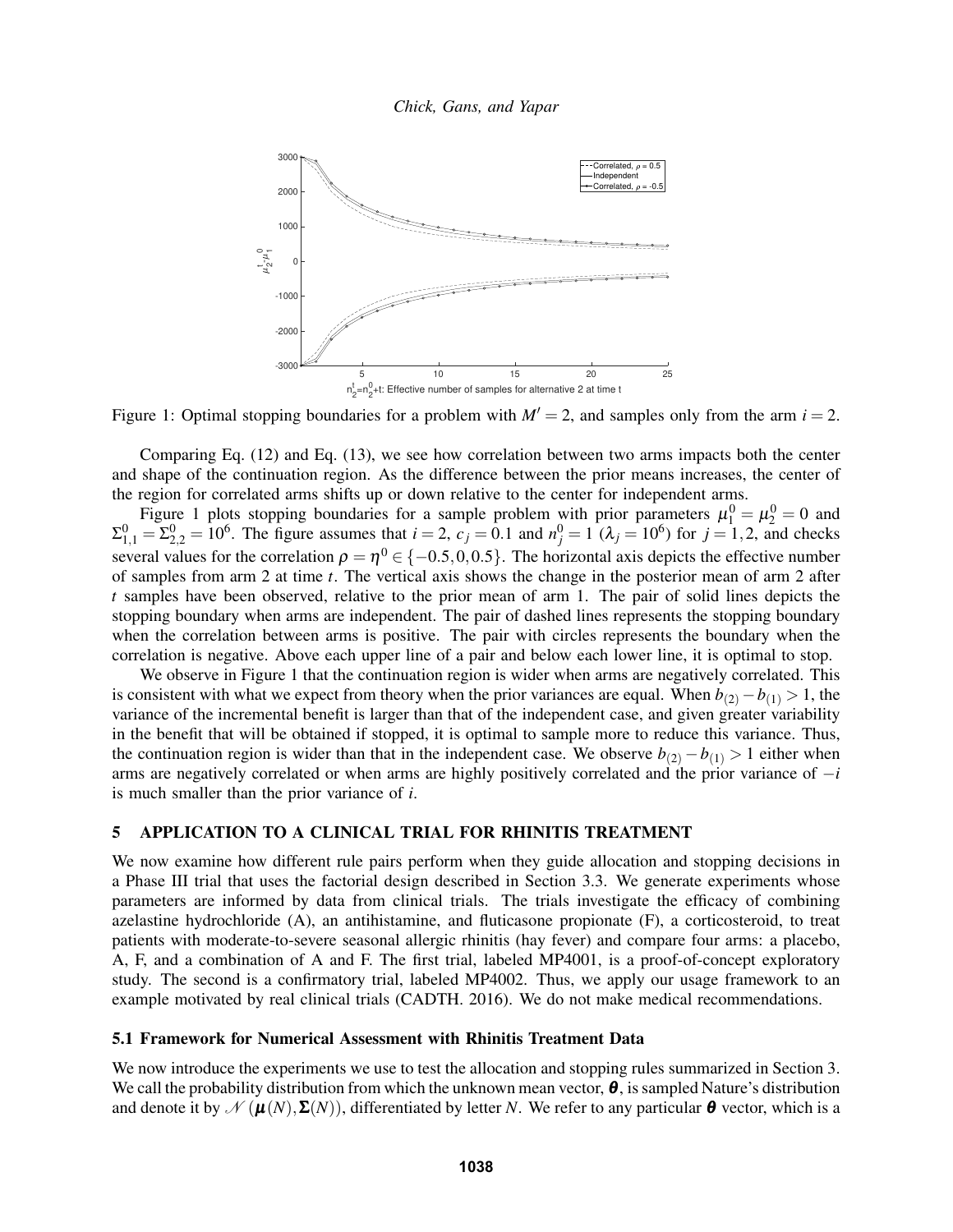realization of Nature's distribution, as a random problem instance. We denote by  $\mathscr{N}\left(\pmb{\mu}^0,\pmb{\Sigma}^0\right)$  the so-called "Modeler's" prior distribution, which guides allocation and stopping decisions. If the Modeler's belief is consistent with Nature's distribution then  $\mu^0 = \mu(N)$  and  $\Sigma^0 = \Sigma(N)$ , but it need not be so in general.

We use the results of MP4002 to construct Nature's distribution. We use the results of the exploratory study, MP4001, to construct the Modeler's prior. The idea is that the Modeler's prior emerges from the information available from the preliminary study, although it may not be perfectly consistent with Nature's distribution. Thus, we test the performance of rule pairs when Nature's distribution is consistent with results from a published multi-arm Phase III trial, while the Modeler's prior variances are higher than Nature's variances, and therefore the prior is relatively non-informative. We generate many random problem instances,  $\boldsymbol{\theta} \sim \mathcal{N}(\boldsymbol{\mu}(N), \boldsymbol{\Sigma}(N))$ , test our policies on each instance, and calculate each rule pair's average performance across the sampled  $\theta$ 's.

We use Monte Carlo simulation to test the policies' performance. Each replication of the simulation is a sample path within which allocation and stopping decisions are based on the rule pairs and the Modeler's prior. To avoid a long run times, we slightly modify the stopping rules to stop either at period  $t = 3000$ or when the stopping condition is satisfied, whichever comes first. No sample paths reached period 3000 in experiments reported here.

Three metrics are used to measure the performance of rule pairs: sampling cost, opportunity cost and total cost. The expected sampling cost is the sum of the sampling costs before stopping,  $\mathbb{E}\left[\sum_{t=0}^{T-1} c_{u^t} \,|\, \boldsymbol{\mu}^0, \boldsymbol{\Sigma}^0\right]$ . The expected opportunity cost is  $\mathbb{E}\left[\max_j\left\{P\theta_j\right\}\right. -P\theta_{\mathscr{D}}|\bm{\mu}^0,\bm{\Sigma}^0\right]$  and measures the accuracy of the selection decision  $\mathscr{D}$ . The expected total cost is the sum of these two costs.

Expected values are estimated by calculating the average and standard error over  $10^3$  sample-path replications. We use common random numbers to ensure that results are roughly comparable across different allocation-stopping rule pairs and to reduce the standard error of pairwise comparisons. For notational simplicity in figures, we denote the sample average of simulation replications, which estimates the expectation, by  $E(\cdot)$ .

Since ESPb and ESPB assume that the arms are independent, any rule pair that includes ESPb or ESPB as a stopping or allocation rule starts with a version of the Modeler's prior in which arms are independent. Namely, we use the Modeler's variances,  $\Sigma_{i,i}^0$  for all *i*, but set all covariances,  $\Sigma_{i,j}^0$  for  $i \neq j$ , to zero. With all other rule pairs, we use the Modeler's prior as it is.

## 5.2 Parameter Values Motivated by Rhinitis Treatment Data

[CADTH. \(2016\)](#page-11-17) reports hay-fever-specific quality of life scores for subjects in MP4001 and MP4002, which it labels RQLQs (Rhinoconjunctivitis Quality of Life Questionnaire scores). We assume that a one point decrease in the RQLQ score corresponds to a 0.05 increase in QALYs [\(Petersen et al. 2013\)](#page-11-18) and that one QALY is valued at US\$20,000. In this case, a one point reduction in the RQLQ score corresponds to a gain of US\$1,000 per patient, and we present the results in U.S. dollar values.

We use the results of the trial MP4002 to construct Nature's distribution. The vector of sampling variances is calculated as  $\lambda = [1071^2, 1127^2, 1209^2, 1392^2]$ , and the means of Nature's distribution are calculated as  $\mu(N) = [850, 1360, 1630, 1640]$ . We assume that the results from MP4002 are a reasonable representation of reality, set the effective number of samples for Nature's distribution to the number of samples taken from each arm in MP4002,  $n_i(N) = 832/4 = 208$  (the MP4002 trial had 207 to 210 patients on each arm), and calculate the variance of Nature's distribution for arm *i* as  $\Sigma(N)_{i,i} = \lambda_i/n_i(N)$ .

Using the approach described in Section [3.3,](#page-4-0) we first construct Nature's correlation matrix for  $\xi$ ,  $\tilde{p}(N)$ . Since interventions A and F follow different mechanisms of action and appear to impair each other, we set  $\eta(N) = 0$  and  $\zeta(N) = -0.5$ . Then, we use  $\tilde{\rho}(N)$  together with  $\Sigma(N)_{i,i}$  for all *i* to construct the covariance matrix of the Nature's distribution, Σ(*N*).

Using the results of the trial MP4001, we set the Modeler's prior mean to be  $\pmb{\mu}^0 = [1010,1170,1430,1580]$ . To model the fact that the Modeler has less information as compared to Nature, we use MP4001's sample size of 607, assume  $n_i^0 = 10^{-2} \times 607/4 \approx 1.51$ , and set the prior variances as  $\Sigma_{i,i}^0 = \lambda_i/n_i^0$ . We also assume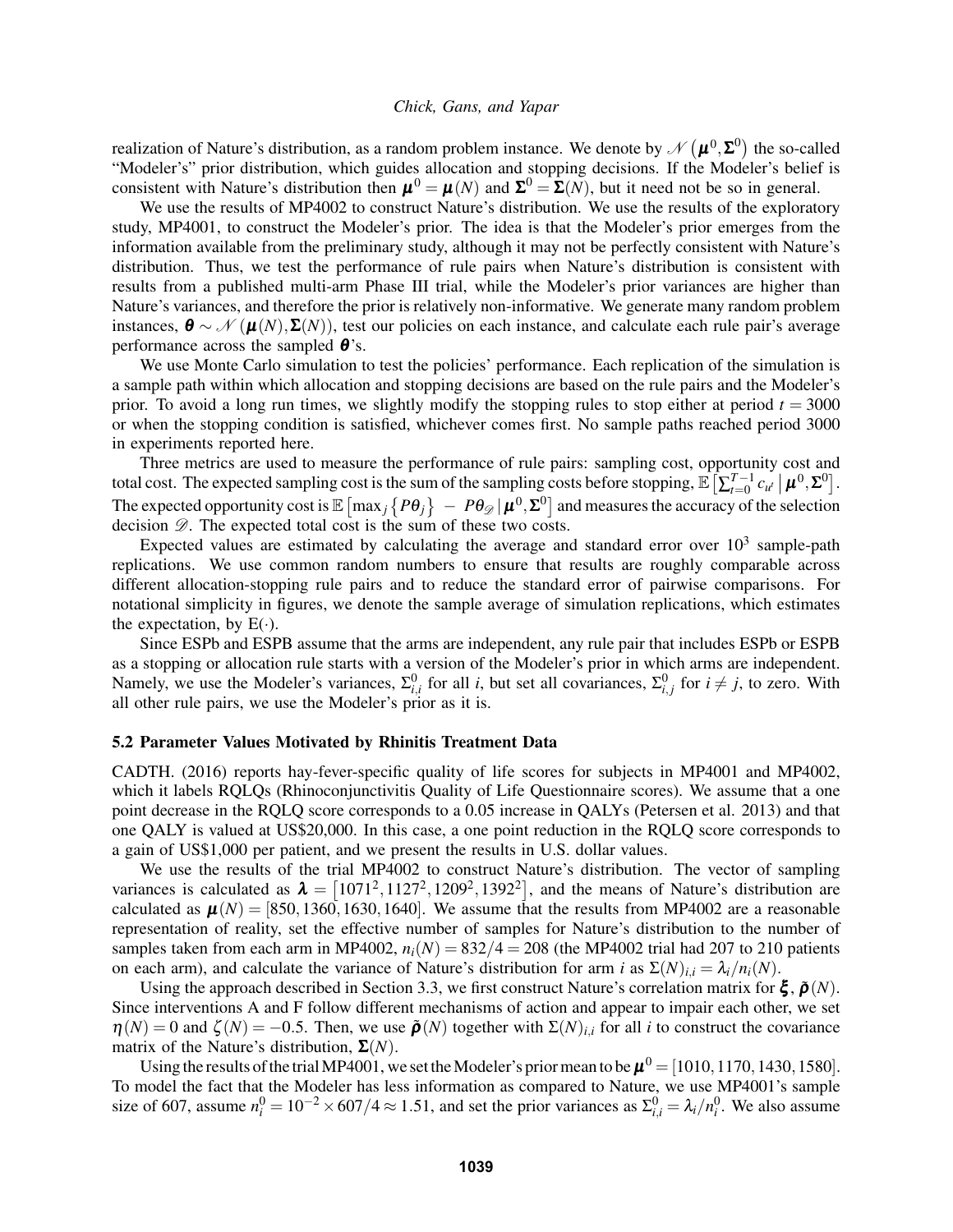

<span id="page-8-0"></span>Figure 2: Average total, opportunity and sampling costs of each rule pair over  $10^3$  replications of MP4002.

that the Modeler correctly recognizes that interventions follow different mechanisms and that the Modeler's prior correlation values are consistent with Nature's correlation values, so  $\eta^0 = 0$  and  $\zeta^0 = -0.5$ .

There are 60 million people in the US who suffer from hay fever [\(Settipane 2001\)](#page-11-19), and we assume that  $P = 6 \times 10^6$ . For example, this figure corresponds to 10% of the population adopting the new intervention for one year or 1% of the population adopting the intervention for 10 years.

We use MP4002's sample size of 832 samples to back out the implicit sampling cost, the sampling cost that would have resulted in a sample size of 832 under the assumption that the study begins with the Modeler's prior and that the sample size is chosen to minimize the average total cost, and we find  $c_i$  =US\$13,500 for all *i*. If the actual sampling cost were lower than US\$13,500 per patient, this analysis would suggest that, given the Modeler's prior, there were too few subjects enrolled in the MP4002 trial.

## 5.3 Results Using Rhinitis Treatment Data

Figure [2](#page-8-0) presents the sampling, opportunity and total costs of all rule pairs, including the Fixed stopping rule, which matches MP4002 and stops after 832 samples. The horizontal axis displays allocation-stopping rule pairs, which are grouped by stopping rule. Stopping rules appear on the upper horizontal axis, and the allocation rules paired with each stopping rule are shown on the lower horizontal axis of the graph. The dark-colored portions of the bars show the average sampling cost, the light-colored portions display the average opportunity cost, and the full bar lengths represent the average total cost. Light gray boxes at the tops of the bars range from plus one to minus one standard error of the average total cost.

First, we observe that the average total cost is lower for stopping rules based on dynamic stopping times: stopping rules cPDELower, cPDEUpper and ESPb outperform stopping rules that assume fixed stopping times, cKG1 and cKG\*. In addition, the cKG\* stopping rule, which tests multiple fixed stopping times, outperforms the cKG1 stopping rule, which tests only one. We note that the cPDELower, cPDEUpper and ESPb stopping rules sample the most and obtain the lowest average opportunity cost, while the cKG1 stopping rule undersamples and results in the highest average opportunity cost. The Fixed stopping rule obtains higher average opportunity and total costs and a lower sampling cost compared to cPDELower and cPDEUpper. Thus, given the implicit sampling cost, the total cost of MP4002 could have been lower if the sample size had been higher.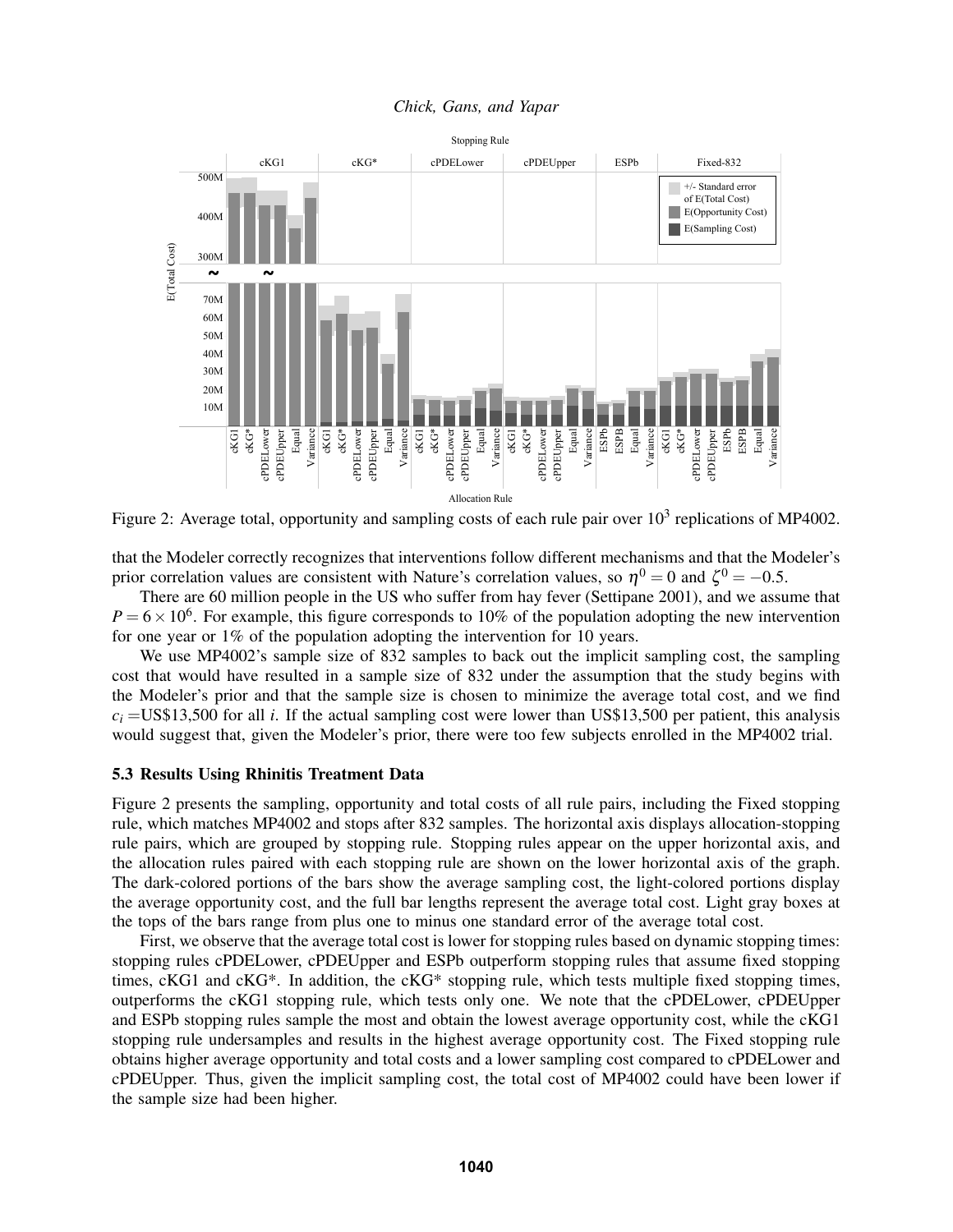Second, we see that the choice of stopping rule impacts performance greatly, while the choice of allocation rule matters less. For any given stopping rule, there is no significant difference among the cKG1, cKG\*, cPDELower and cPDEUpper allocation rules, all of which use varying methods to estimate the expected incremental value obtained from sampling. While the performance of the Equal and Variance allocation rules depends on the type of the stopping rule, generally these two rules result in the highest average sampling, opportunity and total costs. In particular, the Equal allocation rule does not prioritize arms that have the highest expected benefit of sampling and therefore samples more. Similarly, the Variance allocation rule prioritizes an arm only based on the relative lack of current information about its mean, the posterior variance, rather than on prospective information to be gained from sampling, and it appears to sample excessively from some arms to reduce their variances.

Third, in this experiment we do not detect a significant improvement coming from the incorporation of correlation among arms: the performance of all stopping and allocation rules that consider dynamic stopping times (cPDELower, cPDEUpper, ESPB and ESPb) are similar, regardless of whether or not arms are assumed to be independent. Nevertheless, we show that the incorporation of correlation provides a considerable benefit in the experiments in dose-response models [\(Chick et al. 2019\)](#page-11-15).

We have also run an additional series of experiments to examine if the results above are robust to changes in the Modeler's and Nature's correlation matrices (data not shown). In one set of experiments, we assume that the Modeler's prior correlation is consistent with Nature's correlation values, and we vary  $\eta(N)$  and  $\zeta(N)$  to represent the three types relationships among interventions introduced in Section [3.3.](#page-4-0) In another set, we assume that the Modeler's prior correlation values are not consistent with Nature's correlation values, so  $\eta^0$  and  $\zeta^0$  differ from  $\eta(N)$  and  $\zeta(N)$ , and we again test each relationship type. In these experiments, the performance measures we track – average sampling, opportunity and total costs – are not impacted when the Modeler's prior correlation values are not fully consistent with Nature's, and the performance measures are robust to the different correlation-matrix structures we tested.

# 6 CONCLUSIONS

This paper demonstrates an alternative usage of the framework of [Chick et al. \(2019\)](#page-11-15) for correlated mean responses in highly-sequential multi-arm clinical trials to optimize drug dosing. We apply those results to the context of factorial clinical trials, to test combinations of multiple treatments in a multi-arm trial for a given clinical condition. The approach also allows for the use of a value-based trial framework [\(Chick](#page-11-11) [et al. 2017\)](#page-11-11), which uses monetary and health benefit metrics to determine trial lengths as compared to the use of arbitrary statistical metrics.

We applied the framework to data from a factorial trial involving the presence and absence of each of two treatments for allergic rhinitis. The benefit of modeling such correlations in this combinatorial treatment setting was less significant than in the dose optimization experiment of [Chick et al. \(2019\),](#page-11-15) as our linear model for treatment effects allowed for each independent interaction to be modeled individually. We hypothesize that benefits would be greater in the presence of additional structure regarding correlations (as in the case of dose-optimization trials) or when the largest mean effect of a therapy in the combination for two arms is greater than the mean size of the second order-interactions of that therapy with other, less-significant arms. However, our approach performed better in this example than the cKG approach, in that the new approach uses allocation indices for assigning treatments to patients which have a more complete assessment of the expected value of information of sampling. In simulations, this observation was relatively robust to mis-estimation of the correlation in the mean response across arms.

## ACKNOWLEDGMENTS

This research was supported by the Wharton Risk Management Center's Russell Ackoff Doctoral Student Fellowship and the Wharton-INSEAD Alliance. Chick acknowledges the support of the European Union through the MSCA-ESA-ITN project (676129).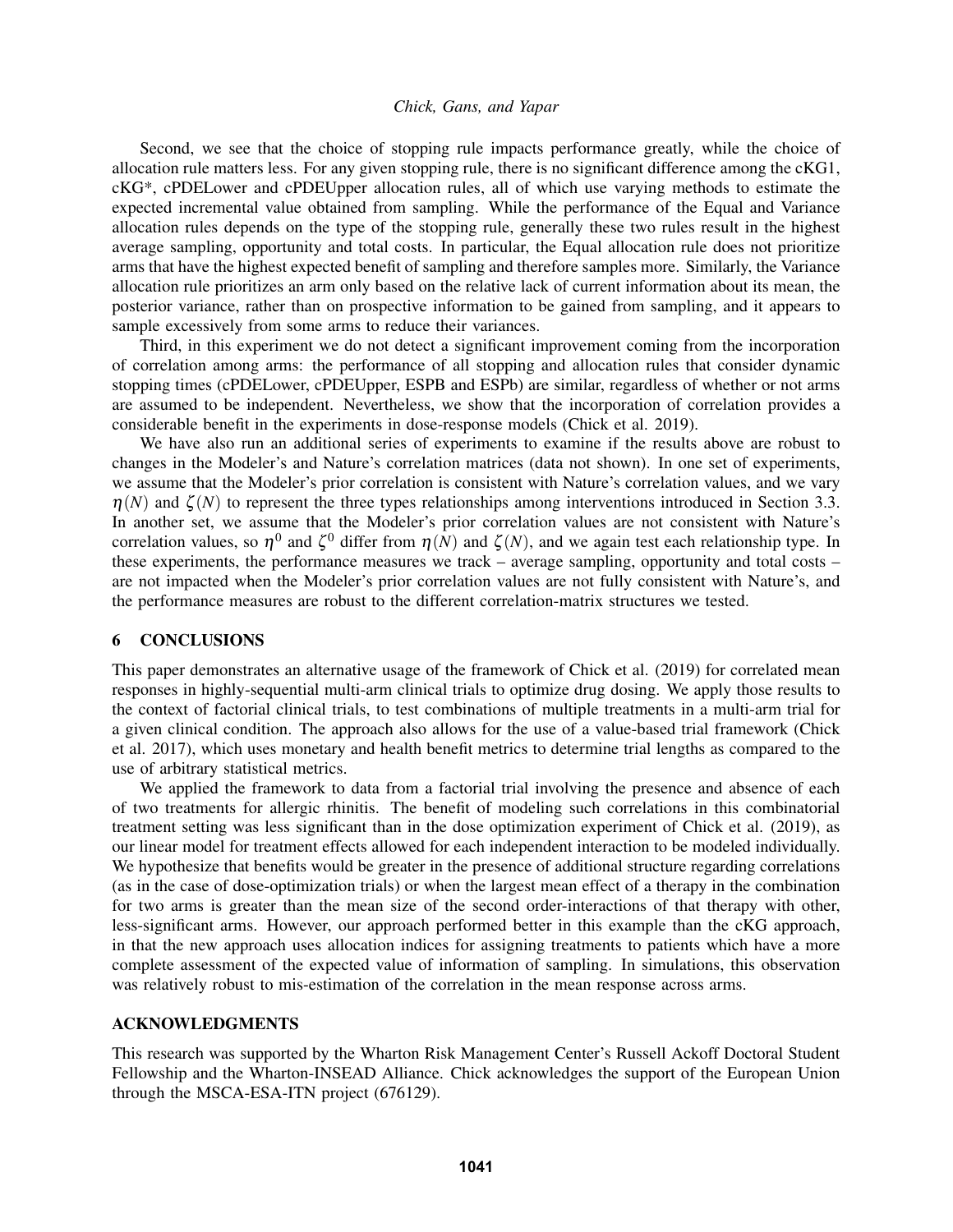## <span id="page-10-0"></span>A PROOF OF PROPOSITION [1](#page-5-2)

In Section [4,](#page-5-3) we consider a problem that starts at time  $t=0$  with prior parameters  $(\mu^0, \Sigma^0)$  with two arms,  $M' = 2$ . We solve the problem here with population size  $P = 1$ , then adjust the solution for general P. We are sampling only from arm *i*, and we denote the arm we are not sampling from as  $-i$ .

First, we write the optimal stopping boundary for *independent* arms following [Chick and Frazier \(2012\).](#page-11-1)

$$
EVI_i^*(\boldsymbol{\mu}^0,\boldsymbol{\Sigma}^0) = \sup_{\pi_i} \mathbb{E}_{\pi_i} \left[ -c_i T_i + \max \left\{ \mu_i^{T_i}, \mu_{-i}^{T_i} \right\} \bigg| \boldsymbol{\mu}^0, \boldsymbol{\Sigma}^0 \right] - \max \left\{ \mu_i^0, \mu_{-i}^0 \right\}.
$$
 (14)

Because we are not sampling from arm  $-i$ ,  $\mu^t_{-i} = \mu^0_{-i}$  for any  $t > 0$ . Thus, the reward from arm  $-i$  can be thought of as a known standard. Then, the optimal stopping boundary in  $(\mu_i^t, n_i^t)$  coordinates is

<span id="page-10-1"></span>
$$
\mu_{-i}^0 \pm c_i^{1/3} \lambda_i^{1/3} \partial_{CF} (\lambda_i^{1/3} / (c_i^{2/3} n_i^t)).
$$
\n(15)

Next, we allow arms to be correlated. We use Eq. [\(8\)](#page-3-2) and Eq. [\(9\)](#page-3-3) to write the problem in Eq. [\(7\)](#page-2-3) as

$$
EVI_i^*(\boldsymbol{\mu}^0, \boldsymbol{\Sigma}^0) = \sup_{\pi_i} \mathbb{E}_{\pi_i} \left[ -c_i T_i + a_{(1)} + b_{(1)} Z_i^{T_i} + (b_{(2)} - b_{(1)}) \left( -d_{(1)} + Z_i^{T_i} \right)^+ \ \middle| \ \boldsymbol{\mu}^0, \boldsymbol{\Sigma}^0 \right] - a_{g(0)}. \quad (16)
$$

Here, we start with the value of the arm with the lowest slope,  $a_{(1)} + b_{(1)}Z_i^{T_i}$ , and add the incremental value from the other alternative. Then, we rearrange terms to obtain

$$
EVI_i^*(\boldsymbol{\mu}^0, \boldsymbol{\Sigma}^0) = \sup_{\pi_i} \mathbb{E}_{\pi_i} \left[ -c_i T_i + (b_{(2)} - b_{(1)}) \left( -d_{(1)} + Z_i^{T_i} \right)^+ \; \left| \; \boldsymbol{\mu}^0, \boldsymbol{\Sigma}^0 \right] + a_{(1)} - a_{g(0)} \tag{17}
$$

$$
= (b_{(2)} - b_{(1)}) \sup_{\pi_i} \mathbb{E}_{\pi_i} \left[ -\frac{c_i}{b_{(2)} - b_{(1)}} T_i + \left( -d_{(1)} + Z_i^{T_i} \right)^+ \middle| \boldsymbol{\mu}^0, \boldsymbol{\Sigma}^0 \right] + a_{(1)} - a_{g(0)}. \quad (18)
$$

We then define following variables:  $\tilde{c}_i = \frac{c_i}{b_i c_i - 1}$  $\frac{c_i}{b_{(2)} - b_{(1)}}$ ,  $m = 0$ ,  $\tilde{\mu}_i^t = -d_{(1)} + Z_i^t$ . Notice that, for any given *t*,  $\tilde{\mu}_i^t \sim N(-d_{(1)}, \sigma_{Z_i^t}^2)$ . Recall from Eq. [\(9\)](#page-3-3) that  $d_{(1)} = \frac{a_{(1)} - a_{(2)}}{b_{(2)} - b_{(1)}}$  $\frac{a_{(1)}-a_{(2)}}{b_{(2)}-b_{(1)}}$ . The problem in these new variables is

$$
EVI_i^*(\boldsymbol{\mu}^0, \boldsymbol{\Sigma}^0) = (b_{(2)} - b_{(1)}) \sup_{\pi_i} \mathbb{E}_{\pi_i} \left[ -\tilde{c}_i T_i + \max \left\{ \tilde{\mu}_i^{T_i}, m \right\} \, \left| \, \boldsymbol{\mu}^0, \boldsymbol{\Sigma}^0 \right] + a_{(1)} - a_{g(0)}.
$$
 (19)

Using results from [Chick and Frazier \(2012\),](#page-11-1) the stopping boundary in  $(\tilde{\mu}_i^t, n_i^t)$  coordinates is then

<span id="page-10-3"></span><span id="page-10-2"></span>
$$
0 \pm (c_i/(b_{(2)} - b_{(1)}))^{1/3} \lambda_i^{1/3} \partial_{CF} \left( \lambda_i^{1/3} [c_i/(b_{(2)} - b_{(1)})]^{-2/3} / n_i^t \right).
$$
 (20)

Notice that Eq. [\(15\)](#page-10-1) is in  $(\mu_i^t, n_i^t)$  coordinates, while Eq. [\(20\)](#page-10-2) is in  $(\tilde{\mu}_i^t, n_i^t)$  coordinates. To be able to compare the two boundaries, we need to convert them to the same coordinate system. By definition,  $\tilde{\mu}_i^t = -d_{(1)} + Z_i^t = -d_{(1)} + \mu_i^t - \mu_i^0$ . If we write the continuation region in Eq. [\(20\)](#page-10-2) explicitly, we have

$$
|-d_{(1)} + \mu_i^t - \mu_i^0| \le (c_i/(b_{(2)} - b_{(1)}))^{1/3} \lambda_i^{1/3} \partial_{CF} \left(\lambda_i^{1/3} [c_i/(b_{(2)} - b_{(1)})]^{-2/3} / n_i^t\right).
$$
 (21)

Add  $d_{(1)} + \mu_i^0$  to both sides of [\(21\)](#page-10-3) to rewrite the optimal stopping boundary in  $(\mu_i^t, n_i^t)$  coordinates as

$$
d_{(1)} + \mu_i^0 \pm (c_i/(b_{(2)} - b_{(1)}))^{1/3} \lambda_i^{1/3} \partial_{CF} \left( \lambda_i^{1/3} [c_i/(b_{(2)} - b_{(1)})]^{-2/3} / n_i^t \right).
$$
 (22)

Thus, the optimal stopping boundary is again symmetric, but the center is  $d_{(1)} + \mu_i^0$ .

Recall Equations [\(1\)](#page-2-1) and [\(2\)](#page-2-0). An optimal solution with sampling costs  $c_i/P$  and population size 1 is also optimal with sampling costs  $c_i$  and population size P. The result directly follows.